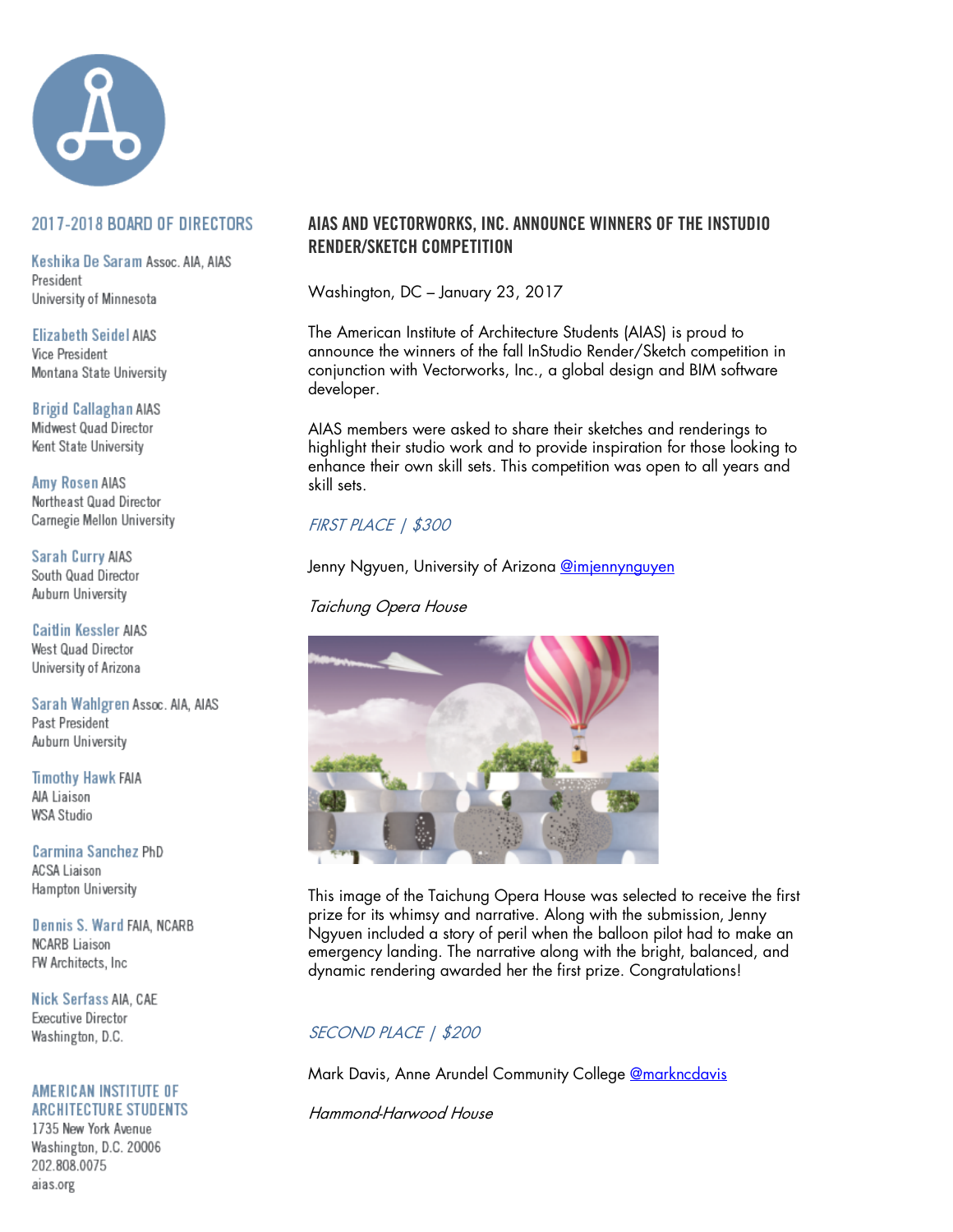



The Hammond-Harwood House was selected because of the craftsmanship and mastery of media. This marker rendering uses stippling, pen armature, and a layering of marker to create a depth that draws the viewer in. The time poured in and Mark's dedication to detail is what sold us on this second place winner. The jury also appreciated the layout of the final piece. Congratulations!

## THIRD PLACE | \$100

Nick Giambanco, University of Arizona @photo\_realistic\_renders

Tucson Culture Center